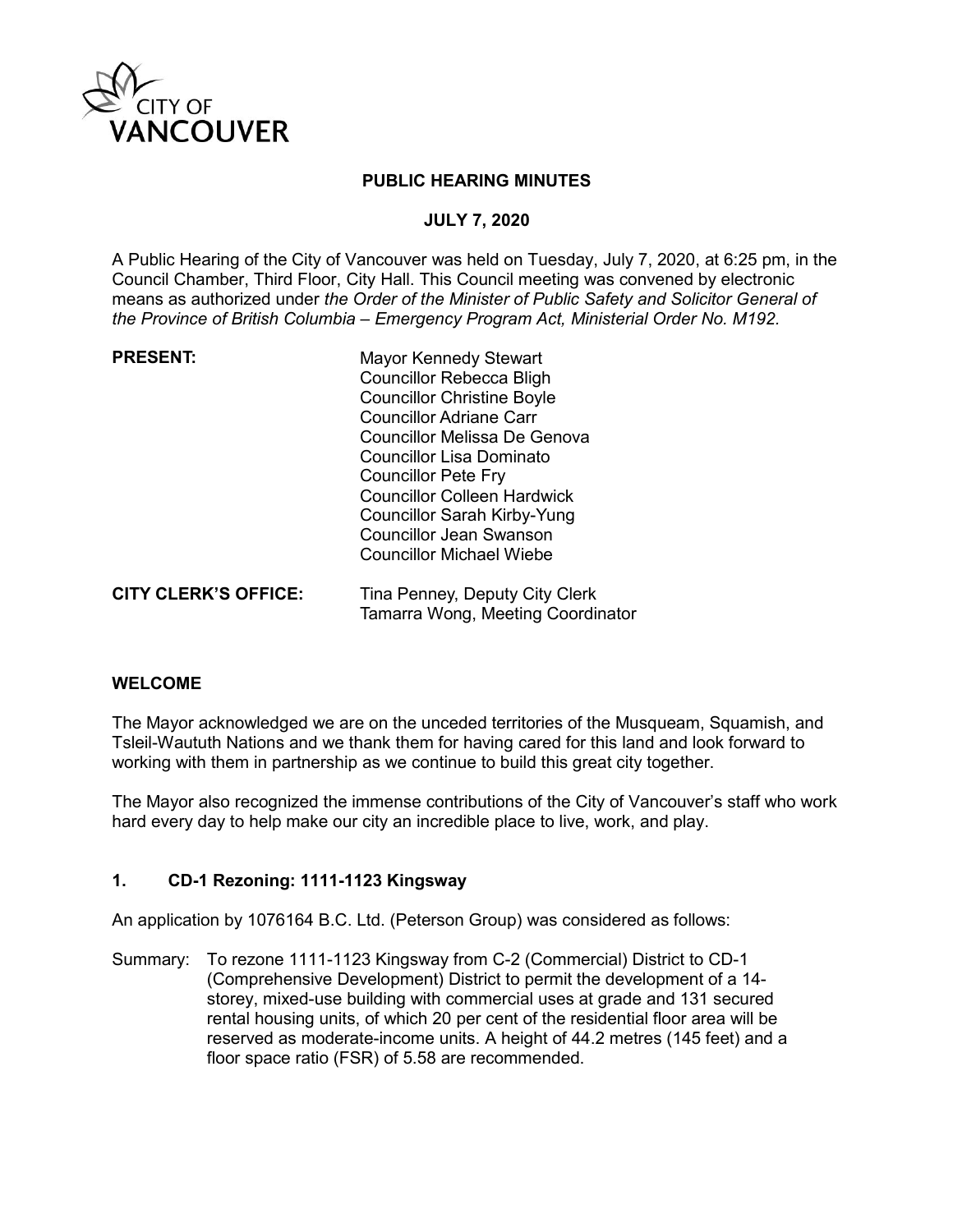The General Manager of Planning, Urban Design and Sustainability recommended approval subject to conditions set out in the summary and recommendation of the Public Hearing agenda.

## **Summary of Correspondence**

The following correspondence was received since referral to Public Hearing and prior to the close of the speakers list and receipt of public comments:

- 37 pieces of correspondence in support;
- 13 pieces of correspondence in opposition; and
- 1 piece of correspondence dealing with other aspects of the application.

## **Staff Opening Comments**

Staff from Planning, Urban Design and Sustainability provided a presentation and responded to questions.

## **Applicant Comments**

Peter Odegaard, Architect, MCM, provided a presentation.

## **Speakers**

The Mayor called for speakers for and against the application.

The following spoke in support of the application:

- Kelly Hager
- Kosta Segounis
- Michael Buchan
- Ronald Lau
- Elise Spearing
- Carey Buntain
- Pawel Szydlowski
- Abraham Cheung
- Shawnessy Luke
- Craig Patterson
- Brennan Finley
- Karim Winsor
- Scott de Lange Boom

The following spoke in opposition of the application:

• Zachary Hyde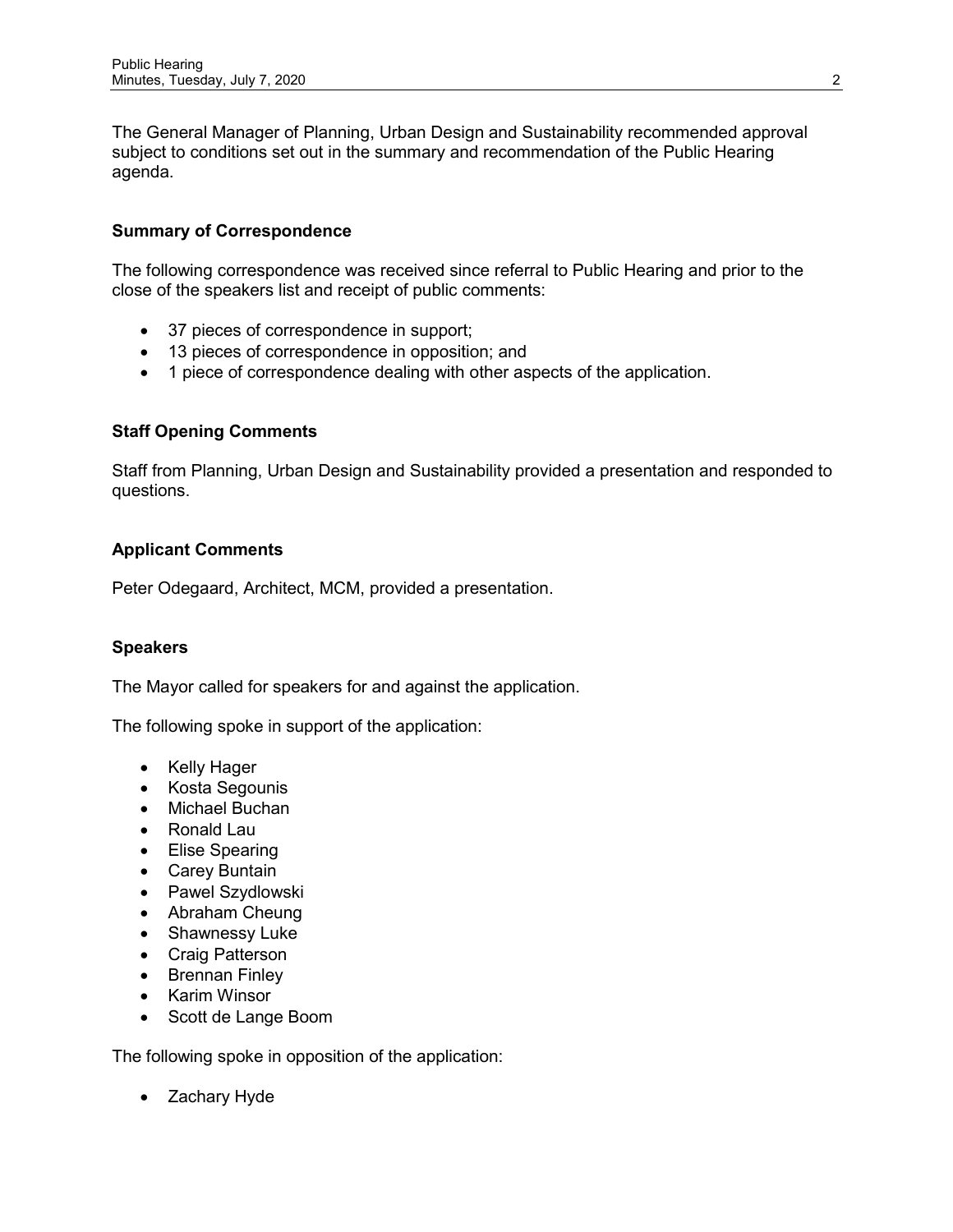- Kelly Talayco
- Ann Stewart Hunter
- Connor Stewart Hunter

The Mayor called for additional speakers for and against the application:

The following spoke in support of the application:

- Yosh Koshara
- Rebecca Chaster

The speakers list and receipt of public comments closed at 8:27 pm.

## **Council Decision**

MOVED by Councillor De Genova SECONDED by Councillor Boyle

> A. THAT the application by 1076164 B.C. Ltd. (Peterson Group), the registered owner of the lands located at 1111-1123 Kingsway [*Lot V, Block 58, District Lot 301, Group 1, Plan 21267, PID 007-643-888; and Lot L, Block 58, District Lot 301, Plan 3257, PID 013-023-667*], to rezone the lands from C-2 (Commercial) District to CD-1 (Comprehensive Development) District to increase the permitted floor space ratio (FSR) from 2.5 to 5.58 and building height from 13.8 m (45.3 ft.) to 44.2 m (145 ft.) for the development of a 14-storey mixed-use building, with 131 secured rental housing units, of which 20 per cent of the residential floor area will be secured as moderate income units, generally as presented in Appendix A of the Referral Report dated April 14, 2020, entitled "CD-1 Rezoning: 1111-1123 Kingsway", be approved in principle;

FURTHER THAT the proposed form of development also be approved in principle, generally as prepared by Musson Cattell Mackey Partnership and received on July 5, 2019, with revisions submitted on December 12, 2019 and January 23, 2020, provided the Director of Planning may allow minor alterations to this form of development when approving the detailed scheme of development;

AND FURTHER THAT the above approvals be subject to the Conditions of Approval contained in Appendix B of the above-noted Referral Report.

B. THAT, if Council approves in principle the rezoning and the Housing Agreement described in Part 2 of Appendix B of the Referral Report, dated April 14, 2020, entitled "CD-1 Rezoning: 1111-1123 Kingsway", the Director of Legal Services be instructed to prepare the necessary Housing Agreement By-law for enactment prior to enactment of the zoning by-law, subject to such terms and conditions as may be required at the discretion of the Director of Legal Services and the General Manager of Planning, Urban Design and Sustainability.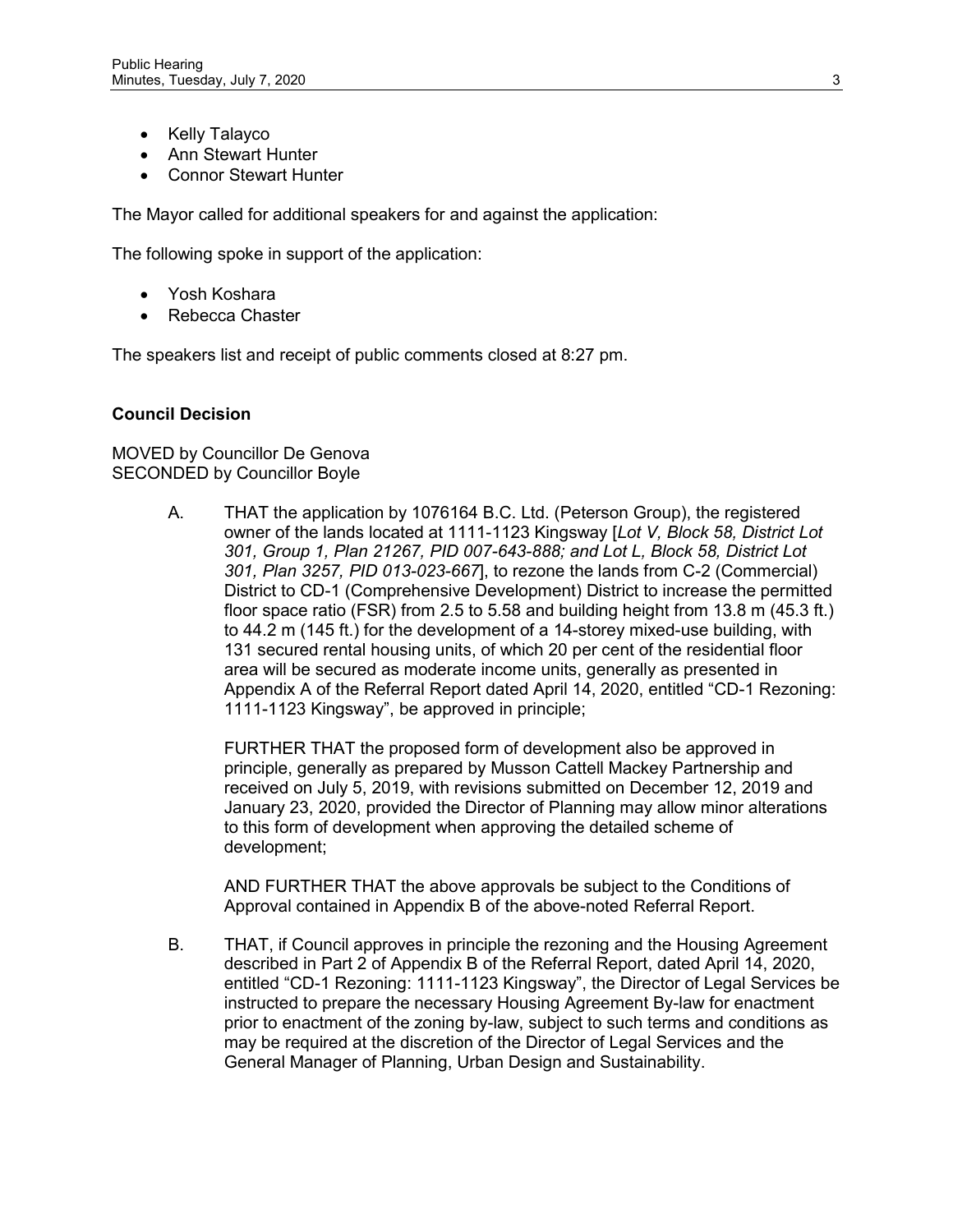- C. THAT, the application to amend the Sign By-law to establish regulations for this CD-1, generally as set out in Appendix C of the Referral Report dated April 14, 2020, entitled "CD-1 Rezoning: 1111-1123 Kingsway", be approved.
- D. THAT, subject to enactment of the CD-1 By-law, the Director of Legal Services be instructed to bring forward for Council approval amendments to the Noise Control By-law, generally as set out in Appendix C of the Referral Report dated April 14, 2020, entitled "CD-1 Rezoning: 1111-1123 Kingsway".
- E. THAT A through D above be adopted on the following conditions:
	- (i) THAT the passage of the above resolutions creates no legal rights for the applicant or any other person, or obligation on the part of the City; and any expenditure of funds or incurring of costs is at the risk of the person making the expenditure or incurring the cost;
	- (ii) THAT any approval that may be granted following the Public Hearing shall not obligate the City to enact a by-law rezoning the property, and any costs incurred in fulfilling requirements imposed as a condition of rezoning are at the risk of the property owner; and
	- (iii) THAT the City and all its officials, including the Approving Officer, shall not in any way be limited or directed in the exercise of their authority or discretion, regardless of when they are called upon to exercise such authority or discretion.

CARRIED (Vote No. 06183) (Councillors Hardwick and Swanson opposed)

\* \* \* \* \*

*Council recessed at 8:49 pm and reconvened at 8:55 pm.* 

\* \* \* \* \*

### **2. 3350 Marine Way and 3565 Sawmill Crescent - Amendments to CD-1 (566) and East Fraser Lands Official Development Plan**

An application by Park Lane River District Developments Ltd. (Wesgroup Properties) was considered as follows:

Summary: To amend the CD-1 (566) (Comprehensive Development) District and the East Fraser Lands Official Development Plan by-laws to permit secured rental housing and retail uses on Parcels 14 and 19 with no additional floor area, and to increase Parcel 19 floor area by 1,858 square metres (20,000 square feet) to permit a community energy centre. The proposal includes moving the 49-space childcare centre from Parcel 19 to an alternative location in East Fraser Lands.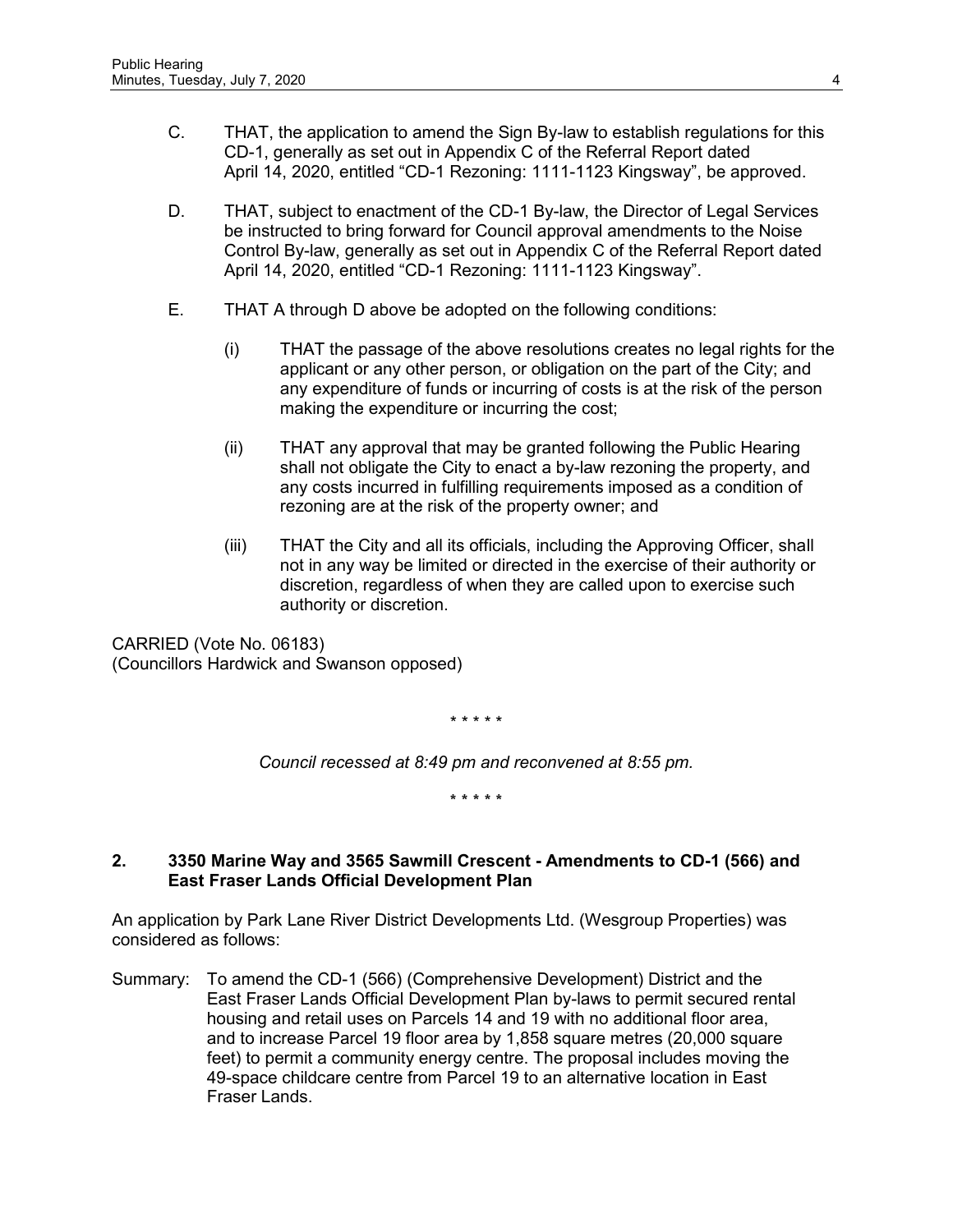The General Manager of Planning, Urban Design and Sustainability recommended approval subject to conditions set out in the summary and recommendation of the Public Hearing agenda.

## **Summary of Correspondence**

Since referral to Public Hearing and prior to the close of the speakers list and receipt of public comments, Council has received eight pieces of correspondence in opposition to the application.

## **Staff Opening Comments**

Staff from Planning, Urban Design and Sustainability provided a presentation and along with staff from Engineering Services, responded to questions.

## **Applicant Comments**

Brad Jones, Vice President of Development, Wesgroup Properties, responded to questions.

## **Speakers**

The Mayor called for speakers for and against the application.

The following spoke to other aspects of the application, providing comments on the delay of child care development in the East Fraser Lands:

• Sharon Gregson

The speakers list and receipt of public comments closed at 9:25 pm.

## **Applicant Closing Comments**

The applicant provided brief closing comments.

## **Staff Closing Comments**

Staff from Planning, Urban Design and Sustainability provided closing comments.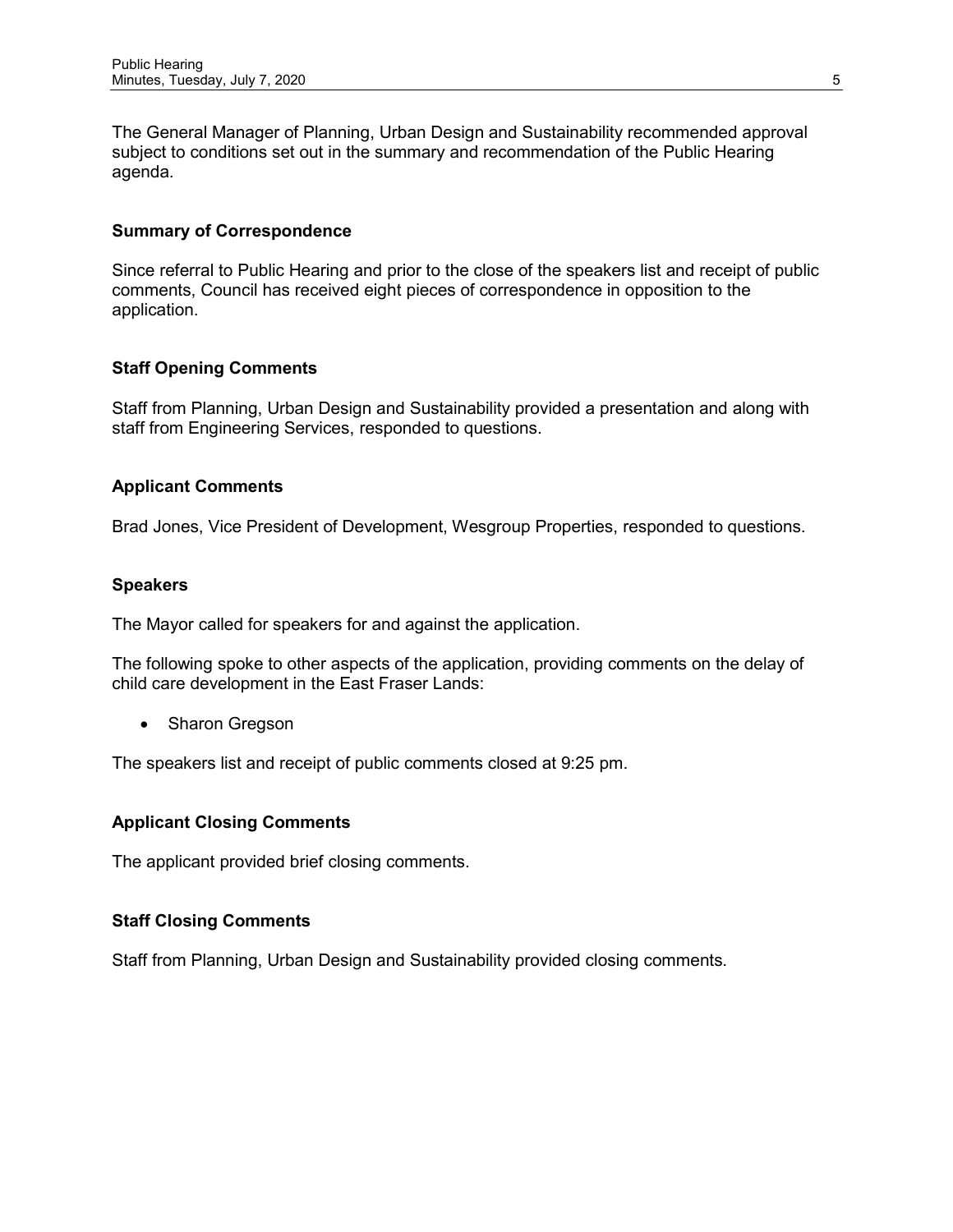## **Council Decision**

MOVED by Councillor Bligh SECONDED by Councillor Carr

- A. THAT the application by Park Lane River District Developments Ltd. (Wesgroup Properties) to amend CD-1 (566) By-law No. 10941 to achieve the following changes in Area 1, generally as presented in Appendix A of the Referral Report dated May 5, 2020, entitled "3350 Marine Way and 3565 Sawmill Crescent - Amendments to CD-1 (566) and East Fraser Lands Official Development Plan", be approved in principle;
	- (i) Amendments to allow secured market rental housing use and retail uses on Parcels 14 and 19 (sub-area 2);
	- (ii) Increase floor area by 1,858 sq. m.  $(20,000 \text{ sq. ft.})$  to permit a community energy centre on Parcel 19; and
	- (iii) Move the 49-space childcare centre from Parcel 19 to an alternative location in East Fraser Lands;

FURTHER THAT the above approval be subject to the Conditions of Approval contained in Appendix C of the above-noted Referral Report.

B. THAT the consequential amendment to the East Fraser Lands Official Development Plan By-law No. 9393, generally in accordance with Appendix B of the Referral Report dated May 5, 2020, entitled "3350 Marine Way and 3565 Sawmill Crescent - Amendments to CD-1 (566) and East Fraser Lands Official Development Plan" also be approved in principle;

FURTHER THAT the Director of Legal Services be instructed to bring forward for enactment the by-law to amend the East Fraser Lands Official Development Plan By-law, at the time of enactment of the by-law to amend CD-1 (566) By-law No. 10941.

- C. THAT, subject to approval of the amendment to CD-1 (566) By-law No. 10941, the General Manager of Planning, Urban Design and Sustainability be instructed to bring forward for Council adoption, at the time of enactment of the amending by-law, updates to the East Fraser Lands Phase 1 Design Guidelines, generally as presented in Appendix D of the Referral Report dated May 5, 2020, entitled "3350 Marine Way and 3565 Sawmill Crescent - Amendments to CD-1 (566) and East Fraser Lands Official Development Plan".
- D. THAT A and B above be adopted on the following conditions:
	- (i) THAT the passage of the above resolutions creates no legal rights for the applicant or any other person, or obligation on the part of the City and any expenditure of funds or incurring of costs is at the risk of the person making the expenditures or incurring the cost;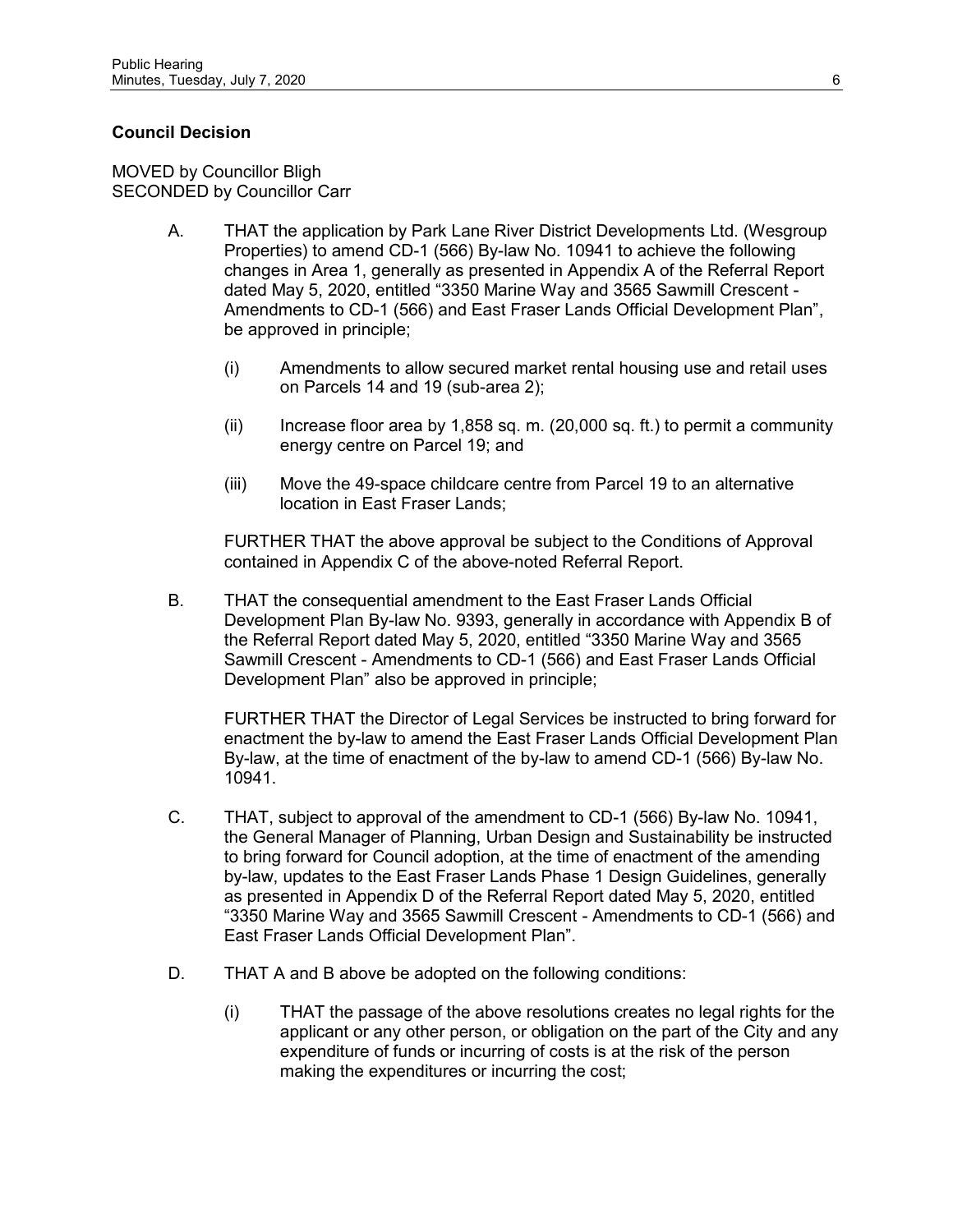- (ii) THAT any approval that may be granted following the Public Hearing shall not obligate the City to enact a by-law rezoning the property, and any costs incurred in fulfilling requirements imposed as a condition of rezoning are at the sole risk of the property owner; and
- (iii) THAT the City and all its officials, including the Approving Officer, shall not in any way be limited or directed in the exercise of their authority or discretion regardless of when they are called upon to exercise such authority or discretion.

amended

AMENDMENT MOVED by Councillor Swanson SECONDED by Councillor Bligh

THAT the following be added as E:

THAT Council ask staff to expedite the creation of childcare spaces in the East Fraser Lands and report back by Q4 on how this can be done.

CARRIED UNANIMOUSLY (Vote No. 06184) (Councillor De Genova abstained from the vote)

The amendment having carried, the motion as amended was put and CARRIED UNANIMOUSLY (Vote No. 06185).

## **3. Amendments to the False Creek Area Development Plan for Area 10B**

An application by the City of Vancouver, General Manager of Planning, Urban Design and Sustainability, was considered as follows:

Summary: To amend the False Creek Area Development Plan for Area 10B (Area Development Plan) to create a new Development Area for the site located at 1595 West 2nd Avenue. The amendments would permit the future development of a six-storey affordable rental residential building with commercial uses on the ground floor.

The General Manager of Planning, Urban Design and Sustainability recommended approval.

#### **Summary of Correspondence**

The following correspondence was received since referral to Public Hearing and prior to the close of the speakers list and receipt of public comments:

- 8 pieces of correspondence in support;
- 14 pieces of correspondence in opposition; and
- 2 pieces of correspondence dealing with other aspects of the application.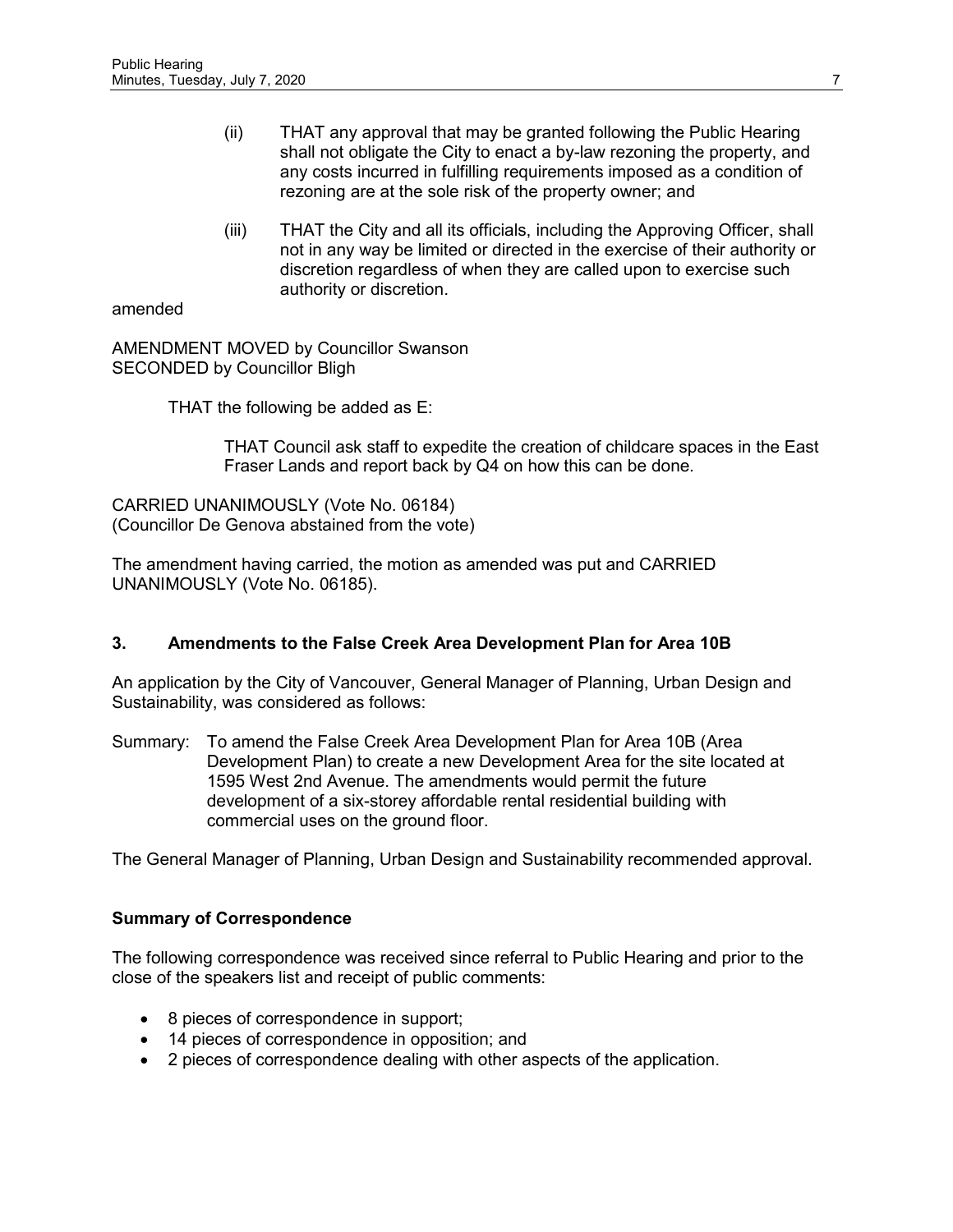# **Staff Opening Comments**

Staff from Planning, Urban Design and Sustainability provided a presentation.

\* \* \* \* \*

*Following staff's presentation, it was* 

*MOVED by Councillor Carr SECONDED by Councillor De Genova* 

> *THAT the meeting be extended past 10 pm to complete hearing from speakers and refer questions to staff, debate and decision to the Council meeting following the Standing Committee on City Finance and Services meeting on July 8, 2020.*

*CARRIED UNANIMOUSLY AND BY THE REQUIRED MAJORITY* 

\* \* \* \* \*

#### **Speakers**

The Mayor called for speakers for and against the application.

The following spoke in support of the application:

Christopher Whyte

The following spoke in opposition of the application:

- Pat Jacobsen
- Arnold Silber

The following provided general comments on the application:

Johannes van der Slagt

The speakers list and receipt of public comments closed at 10:28 pm.

#### **ADJOURNMENT**

MOVED by Councillor Hardwick SECONDED by Councillor Kirby-Yung

THAT the meeting be adjourned.

CARRIED UNANIMOUSLY